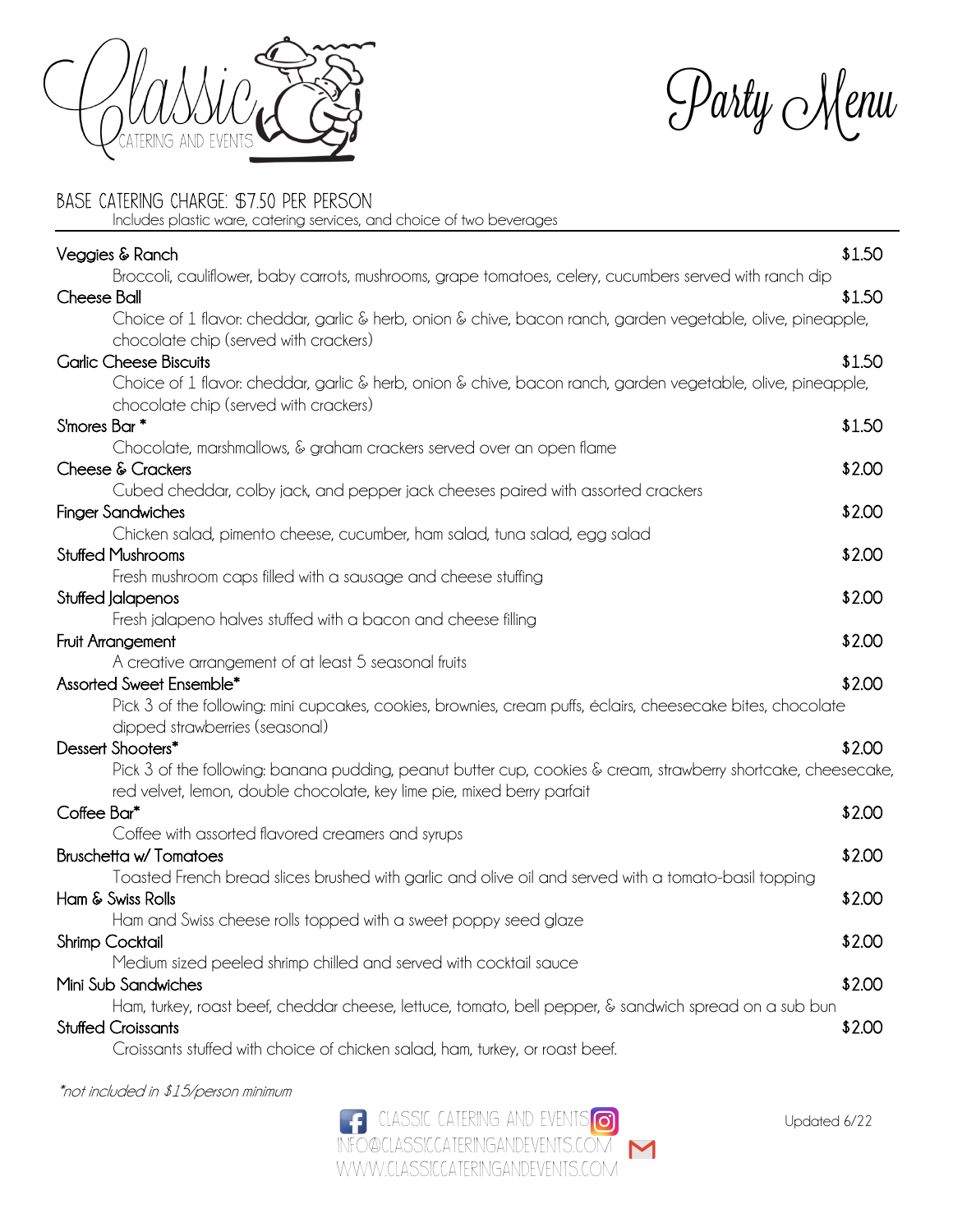

Party Menu

| Meatballs                                                                                                            | \$2.00 |
|----------------------------------------------------------------------------------------------------------------------|--------|
| Meatballs cooked in choice of barbeque or marinara sauce                                                             |        |
| Sausage Balls                                                                                                        | \$2.00 |
| Sausage and cheddar cheese rolled into bite-sized balls                                                              |        |
| Sliders                                                                                                              | \$2.00 |
| Choice of cheeseburger, bbq, or chicken sliders served with spreads                                                  |        |
| Potato Bar                                                                                                           | \$2.00 |
| Mashed Potatoes served with assorted toppings: butter, sour cream, bacon, cheddar cheese, & chives                   |        |
| Sweet Potato Bar                                                                                                     | \$2.00 |
| Mashed sweet potatoes served with assorted toppings: cinnamon butter, marshmallows, & pecan praline topping          |        |
| Mac & Cheese Bar                                                                                                     | \$2.00 |
| Mac & Cheese served with assorted toppings: shredded cheese, broccoli, bacon, salsa, & french fried onions           |        |
| Frittata                                                                                                             | \$2.00 |
| Hashbrown crusted quiche with eggs, ham, and cheddar cheese                                                          |        |
| Mini Pancake Stacks                                                                                                  | \$2.00 |
| Mini pancakes stacked on a skewer, topped with season fruit, and served with syrup                                   |        |
| Salsa Bar                                                                                                            | \$2.00 |
| pico de gallo, salsa verde, & traditional salsa served fresh with tortilla chips; add fresh guacamole for \$1.50     |        |
| Jumbo Pigs in a Blanket                                                                                              | \$2.50 |
| Smoked sausage topped with spicy mustard and wrapped in a crescent roll                                              |        |
| Puff Pastry Hors d'Oeuvres                                                                                           | \$2.50 |
| Puff pastries stuffed with one of the following: chicken & broccoli, ham & cheese, Italian, shrimp, spinach, or crab |        |
| Mini Beef Wellington                                                                                                 | \$2.50 |
| Tender Sirloin Tip and mushroom sauce wrapped in a delicate puff pastry                                              |        |
| Tex-Mex Chicken Roll Ups                                                                                             | \$2.50 |
| Deep fried tortilla filled with seasoned chicken and cheese; served with salsa                                       |        |
| Southwest Egg Rolls                                                                                                  | \$2.50 |
| Deep fried tortilla filled with chicken, pepper jack cheese, jalapenos, red $\&$ chili peppers, black beans,         |        |
| spinach, corn, & cilantro; served with choice of avocado ranch or creamy salsa                                       |        |
| <b>Assorted Dips</b>                                                                                                 | \$3.00 |
| Pick 3 of the following (limited to 1 meat dip): spinach dip, red pepper dip, spinach artichoke dip, fiesta dip,     |        |
| bacon cheddar dip, buffalo chicken dip, loaded potato dip, baked pimento cheese dip, chicken enchilada               |        |
| dip, crab rangoon dip; jalapeno chicken dip served with crackers/chips                                               |        |
| Chicken Fingers                                                                                                      | \$3.00 |
| Chicken fingers with choice of 3 dipping sauces: ranch, bbq, honey mustard, or buffalo                               |        |
| <b>Grilled Chicken Tenders</b>                                                                                       | \$3.00 |
| Chicken fingers with choice of 3 dipping sauces: ranch, bbq, honey mustard, or buffalo                               |        |
| Sandwich Bar                                                                                                         | \$3.00 |
| Assorted sandwich meats (ham, turkey, roast beef) & sliced cheeses (cheddar, swiss, provolone) with wheat rolls,     |        |
| white rolls, and croissants served with sandwich spreads                                                             |        |

\*not included in \$15/person minimum